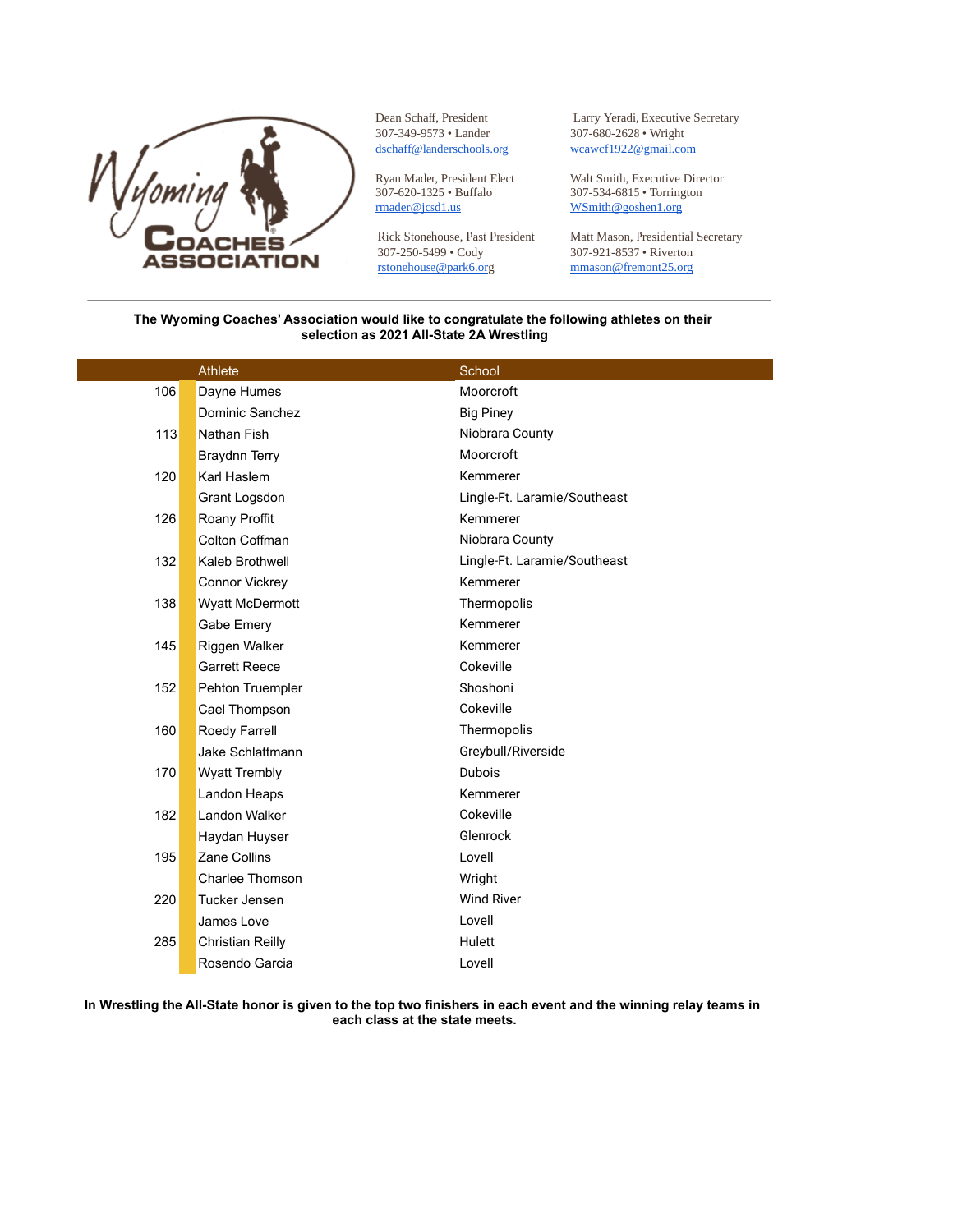

Dean Schaff, President 307-349-9573 • Lander dschaff@landerschools.org

Ryan Mader, President Elect<br>307-620-1325 • Buffalo rmader@jcsd1.us

Rick Stonehouse, Past President 307-250-5499 · Cody rstonehouse@park6.org

Larry Yeradi, Executive Secretary 307-680-2628 • Wright wcawcf1922@gmail.com

Walt Smith, Executive Director  $307\text{-}534\text{-}6815$   $\bullet$  Torrington WSmith@goshen1.org

Matt Mason, Presidential Secretary 307-921-8537 • Riverton mmason@fremont25.org

## The Wyoming Coaches' Association would like to congratulate the following athletes on their selection as 2021 All-State 3A Wrestling

|     | Athlete                | School               |
|-----|------------------------|----------------------|
| 106 | Coaltyn Laird          | <b>Lander Valley</b> |
|     | Spencer Wright         | <b>Green River</b>   |
| 113 | <b>Trey Smith</b>      | Cody                 |
|     | <b>Bridger Smith</b>   | <b>Star Valley</b>   |
| 120 | Kale Knezovich         | <b>Green River</b>   |
|     | Peyton Andrews         | <b>Star Valley</b>   |
| 126 | Sefton Douglass        | Lyman                |
|     | <b>Jake Hammer</b>     | Pinedale             |
| 132 | <b>Thomas Dalton</b>   | <b>Green River</b>   |
|     | <b>Blayne Coleman</b>  | Rawlins              |
| 138 | Cody Phelps            | Pinedale             |
|     | <b>Winston Green</b>   | <b>Star Valley</b>   |
| 145 | Rylan Wehr             | Douglas              |
|     | Colton Gehlhausen      | Pinedale             |
| 152 | <b>Jake Hicks</b>      | Wheatland            |
|     | Keltan Ewing           | Douglas              |
| 160 | Lane Ewing             | Douglas              |
|     | <b>Wyatt Madole</b>    | Pinedale             |
| 170 | Chevy Fackrell         | Lyman                |
|     | Josh Rose              | Worland              |
| 182 | Grayson Beaudrie       | Cody                 |
|     | Zachary Patterson      | <b>Star Valley</b>   |
| 195 | <b>Harrison Hoopes</b> | <b>Star Valley</b>   |
|     | Jace Grant             | Cody                 |
| 220 | Josh Womack            | Newcastle/Upton      |
|     | <b>Carson Tims</b>     | <b>Mountain View</b> |
| 285 | Kyle Logar             | Douglas              |
|     | Cody Cunningham        | <b>Lander Valley</b> |

 $\text{Re}(\textbf{r}) = \frac{1}{\text{Im}(\textbf{r})}$ 

In Wrestling the All-State honor is given to the top two finishers in each event and the winning relay teams in each class at the state meets.